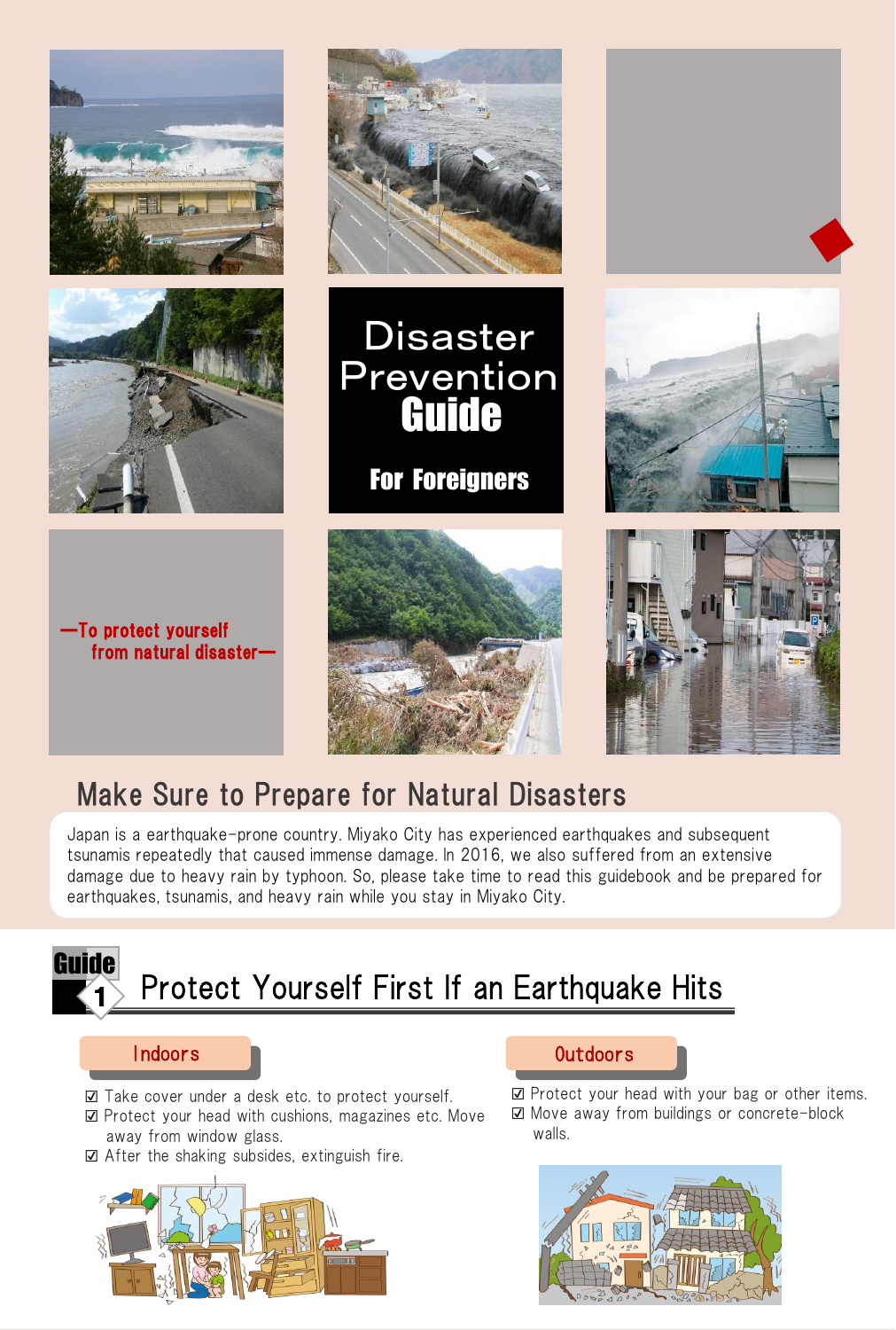

Tsunami can hit soon after strong or long earthquakes. You must move to high ground.

### ☑ Evacuate first if an earthquake hits! ☑ Too late to evacuate

If you feel an strong earthquake (seismic intensity of around 4 or more), or week but long and slow shake, immediately move away from the coast and evacuate to tsunami evacuation area (high ground) etc.

### ☑ Tsunamis hit repeatedly!

Tsunami waves are expected to hit repeatedly. Stay at tsunami evacuation site until tsunami warnings and advisories are cleared.

# if you wait for information!

Remember to evacuate first to tsunami evacuation area (high ground) etc., then gather information.



#### Guide 3 Evacuate if in Danger of Inundation Due to Heavy Rain

### ☑ Evacuate before inundate!

It is difficult to evacuate in inundation. Since flooding can be predicted, evacuate ahead of time if flooding risk becomes high.

### ☑ Watch your steps not to fall down!

When you evacuate in flooding, walk carefully while feeling your way with a searching stick etc. not to fall into a dip, gutter, or a manhole. Wear comfortable shoes such as sneakers. Do not wear boots. Boots are easily coming off once they get water inside.

### ☑ It is dangerous to evacuate in flowing water!

Walking in flowing water is difficult even for adults if water depth is 50 cm or over. In such cases, it is safer to move to high ground and wait for rescue.





### What is an Evacuation **Shelter** ?

What is an Tsunami Evacuation **Area** ? **A place you evacuate temporarily in time of disasters.** 

●High ground etc. are designated as tsunami evacuation areas.

- ●A place for people whose home being severely damaged etc.
- ●Regardless of nationality etc., it is open to everybody.
- ●Accommodation, as well as water and foods, are provided.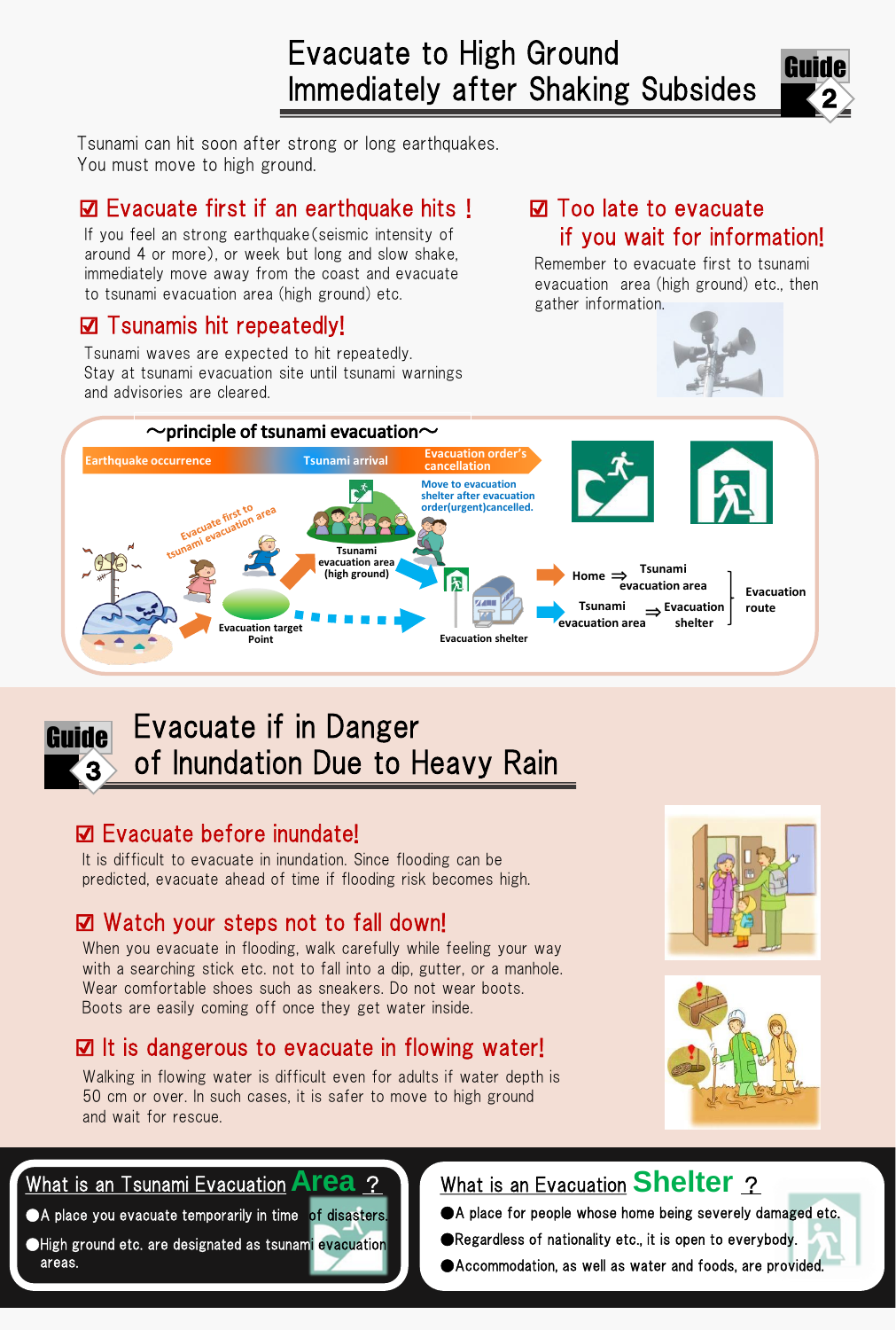## Confirm Warning Areas and Tsunami Evacuation Areas etc. ahead of Time!



Hazard maps are available on the Miyako City website blow. Areas at risk of tsunamis due to an earthquakes, inundation due to heavy rain, or sediment disasters are shown in the hazard maps. You can also confirm tsunami evacuation areas etc.

Tsunami evacuation areas including high ground are available here.



As shown in the right pictures, signboards and guideboards are placed in Miyako City to show tsunami evacuation areas and the evacuation directions. Especially, in the case of tsunamis, please move immediately to high ground guided by these guideboards. You will not have much time to evacuate from tsunamis.









If evacuation is required, you will be informed by Miyako City through disaster management radio communications systems etc. Earthquakes, tsunamis, and weather information can be obtained in the following ways.

### ◆Earthquake Early Warnings◆

message, please act according to Guide 1 and 2. Before the tremor hits, you will be informed by a message "a tremor will soon hit" through TV, radio, or smartphones. In case you receive such a

### ◆TV and radio◆

Emergency warning including major tsunami warnings and tsunami warnings are available in multiple languages (English, Chinese, Korean, and Portuguese) in the below channels. **Example 20 years 10 years Meteorological** 



NHK General TV (1ch) BS1 (1ch) BS Premium (3ch)

NHK Radio 2 (1359kHz)



#### ◆Internet◆

Information on weather, tsunami, warnings, and earthquakes is available in the below website.





・ NHK World